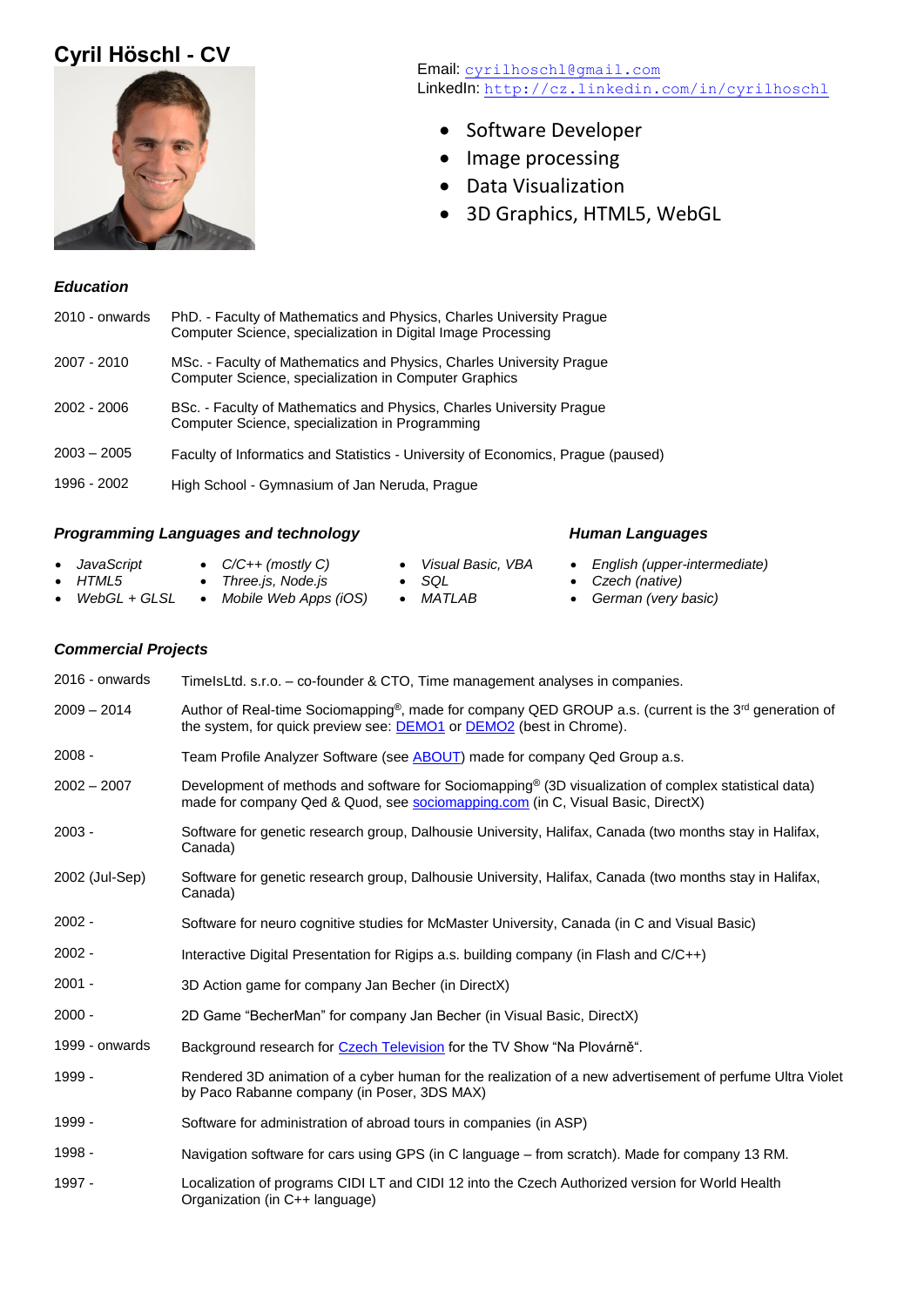# *Research, International Conferences & Meetings*

| $2016 -$ | Höschl Cyril, Flusser Jan: Decomposition of 3D Binary Objects into Rectangular Blocks, Digital Image<br>Computing: Techniques and Applications (DICTA) 2016, DICTA 2016 : Digital Image Computing:<br>Techniques and Applications, (Gold Coast, AU, 20161130) (PDF here)                                         |
|----------|------------------------------------------------------------------------------------------------------------------------------------------------------------------------------------------------------------------------------------------------------------------------------------------------------------------|
| $2016 -$ | Höschl Cyril, Flusser Jan: Robust histogram-based image retrieval, Pattern Recognition Letters vol.69, 1<br>(2016), p. 72-81(PDF here)                                                                                                                                                                           |
| $2016 -$ | Flusser Jan, Farokhi Sajad, Höschl Cyril, Suk Tomáš, Zitová Barbara, Pedone M.: Recognition of Images<br>Degraded by Gaussian Blur, IEEE Transactions on Image Processing vol.25, 2 (2016), p. 790-806 (PDF<br>here)                                                                                             |
| $2015 -$ | Flusser Jan, Suk Tomáš, Farokhi Sajad, Höschl Cyril: Recognition of Images Degraded by Gaussian<br>Blur, Computer Analysis of Images and Patterns - CAIP 2015, p. 88-99, Eds: Azzopardi George,<br>Petkov Nicolai, Computer Analysis of Images and Patterns, (Valletta, MT, 02.09.2015-04.09.2015) (PDF<br>here) |
| $2014 -$ | Höschl, Flusser: "Noise-Resistant Image Retrieval", 22nd International Conference on Pattern Recognition,<br>2014, Stockholm, Sweden, (PDF here)                                                                                                                                                                 |
| $2013 -$ | Höschl: "Accuracy of Sociomapping Visualization: Comparative Study with MDS and PCA", 2 <sup>nd</sup> Symposium<br>on Sociodiagnostics and Sociomapping, 2013, Baden Baden, Germany.                                                                                                                             |
| $2012 -$ | Suk, Höschl, Flusser: "Decomposition of Binary images - A Survey and Comparison", Pattern Recognition<br>vol.45, 12 (2012), p. 4279-4291 [2012] (journal article) (PDF here)                                                                                                                                     |
| $2012 -$ | Suk, Höschl, Flusser: "Rectangular Decomposition of Binary Images", Advanced Concepts for Intelligent<br>Vision Systems, 2012, Brno, Czech Republic.                                                                                                                                                             |
| $2012 -$ | Höschl: "Visualization of Team Profiles with the Use of Indirect Sociomaps", International Institute for<br>Advanced Studies in Systems Research and Cybernetics - Symposium on Sociodiagnostics and<br>Sociomapping, 2012, Baden Baden, Germany.                                                                |
| $2012 -$ | Höschl, Bahbouh: "Indirect Sociomapping", 25th European Conference on Operational Research, 2012,<br>Vilnius, Lithuania.                                                                                                                                                                                         |
| $2012 -$ | Suk, Höschl, Flusser: "A Comparison and Survey of Binary Images Decomposition", Week of Doctoral<br>Students, Prague                                                                                                                                                                                             |
| $2011 -$ | Rozehnalová, Höschl, Bahbouh: "Team Sociomapping - A Teamwork Visualization Tool", 5th Annual<br>International Conference on Psychology, 2011, Athens, Greece.                                                                                                                                                   |
| $2011 -$ | Sýkora, Höschl, Rozehnalová, Koten: "Analyzing Mutual Relationships in Military Units Operating in<br>Foreign Missions", 47th International Applied Military Psychology Symposium, 2011, Vienna, Austria.                                                                                                        |
| $2010 -$ | Höschl, Jenček: "MotionMap - Understand Dynamics of Your Site", WebExpo conference, 2010, Prague,<br><b>Czech Republic</b>                                                                                                                                                                                       |
| $2009 -$ | Jenček, Vojtáš, Kopecký, Höschl: "Sociomapping in Text Retrieval Systems", 8th International Conference<br>in Flexible Query Answering Systems, 2009, Roskilde, Denmark                                                                                                                                          |
| $2008 -$ | Sýkora, Srb, Bahbouh, Höschl: "Building Succesful Teams Based on Psychological Profiles Analysis", 50th<br>Conference of International Military Training Association, 2008, Amsterdam, Netherlands                                                                                                               |
| $2008 -$ | Höschl: "3D visualization of team dynamics by animated Sociomaps.", 29th International Congress of<br>Psychology, 2008, Berlin, Germany.                                                                                                                                                                         |
| 2007-    | Srb, Bahbouh, Osuský, Höschl: "Sociomapping as a team development tool.", 10th European congress of<br>psychology, 2007, Prague, Czech Republic                                                                                                                                                                  |
| 2007-    | Höschl: "Vizualization of team dynamics with Sociomapping analysis", International Sunbelt Social Network<br>Conference, Sunbelt XXVII, 2007, Corfu, Greece.                                                                                                                                                     |
| 2005-    | Sýkora, Bahbouh, Bernardová, Höschl: "The Use of Sociomapping in the Area of Mental Health", 8th<br>International Military Mental Health Conference, 2005, Prague, Czech Republic                                                                                                                                |
| 2005-    | Sýkora, Bahbouh, Höschl, Janošec: "Supporting Military Transformation with Sociomapping Analysis - a<br>Software Tool". IMTA (International Military Testing Association), 47th Conference, 2005, Singapore                                                                                                      |